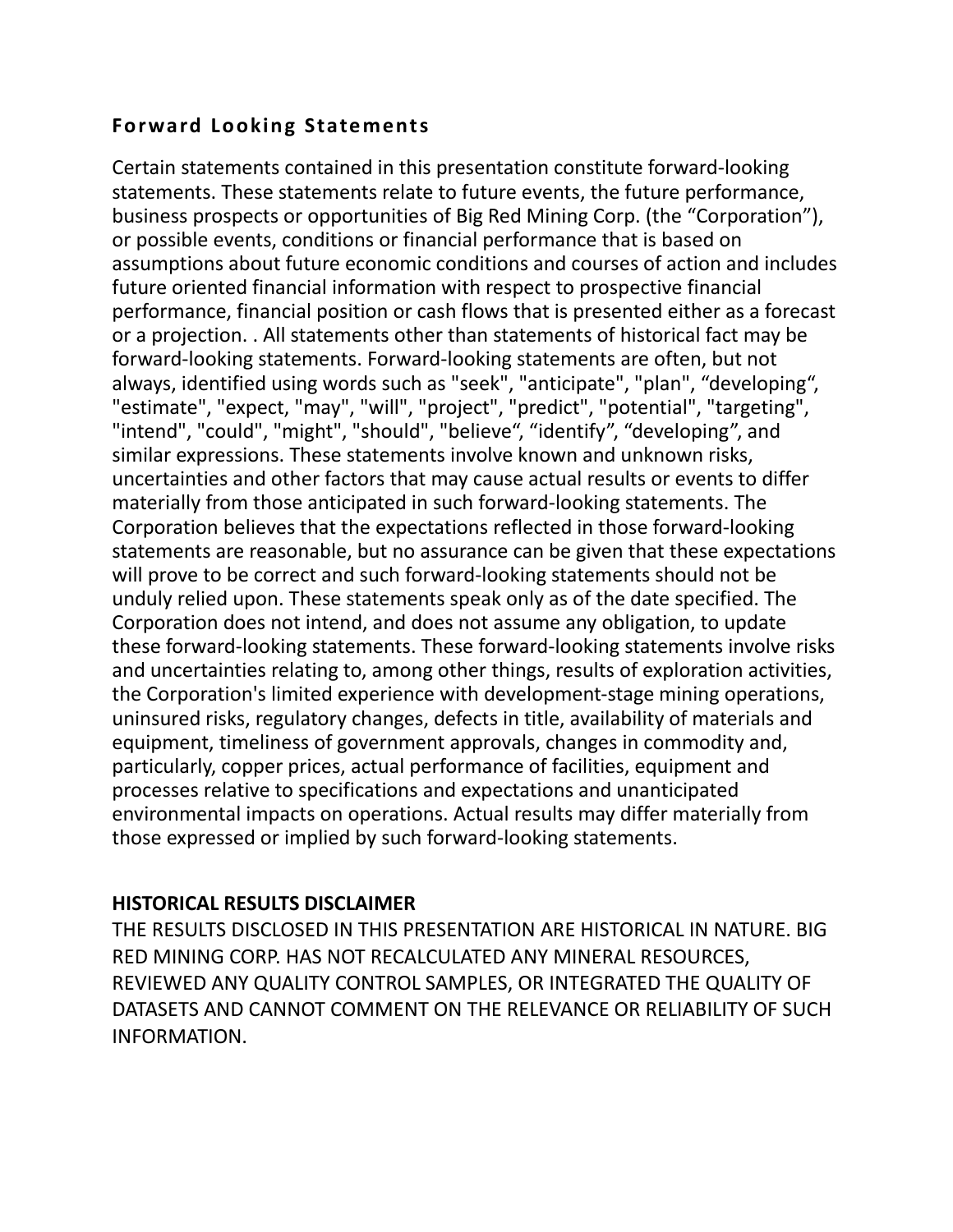Technical information on this website has been reviewed and approved by James R Atkinson, M. Sc., P. Geo., Certified Professional Geologist who is a Qualified Person in accordance with NI 43-101 reporting standards. Mr. Atkinson's company Rich Copper Exploration Corp. optioned the Dobie Lake property to the Corporation. The historical results shown in this presentation have been obtained from a search of the Ontario Ministry of Northern Development Mines and Energy (MNDM) Assessment files and were reviewed by James Atkinson P. Geo. The information is considered reliable as far as can be determined but should not be relied upon.

## RISK FACTORS

An investment in the securities offered involves a high degree of risk and is appropriate only for investors who are prepared to have their money invested for a long period of time, and have the capacity to absorb a loss of some or all of their investment. There is no public trading market for the Corporation's securities. This means that there is no central place, like a stock exchange or stock quotation system, to resell your securities. In addition, there are restrictions on the resale of the securities, which may make it difficult or impossible for you to sell your securities. This means that even if you locate a buyer and negotiate your own sale, you may still not be allowed to resell your securities. In addition, there is no obligation on the Corporation to repurchase from you any securities that you may buy. The price for the securities that are offered was arrived at arbitrarily and may not bear relationship to the actual value of the Corporation. The offering price bears no necessary relationship to the Corporation's assets, book value, net worth or any other recognized criterion of value. Among factors considered by the Corporation in determining the offering price were estimates of the Corporation's business potential, the Corporation's financial resources, the amount of equity and control desired to be retained by the Corporation's present securityholders, and the general condition of the securities markets. The Corporation will need to obtain additional financing in order to pay for all the Corporation's expenses. The Corporation believes the only realistic source of future funds presently available to the Corporation is through the sale of equity capital via a public offering or a private placement, or from loans. Any sale of share capital will result in dilution to existing shareholders. At the present time, the Corporation has not made any plans to raise additional money and there is no assurance that the Corporation will be able to raise additional money in the future. If the Corporation needs additional money and can't raise it, the Corporation will have to suspend or cease operations, which could adversely affect the Corporation's share price. The Corporation has no operating history or any revenues or profits from operations